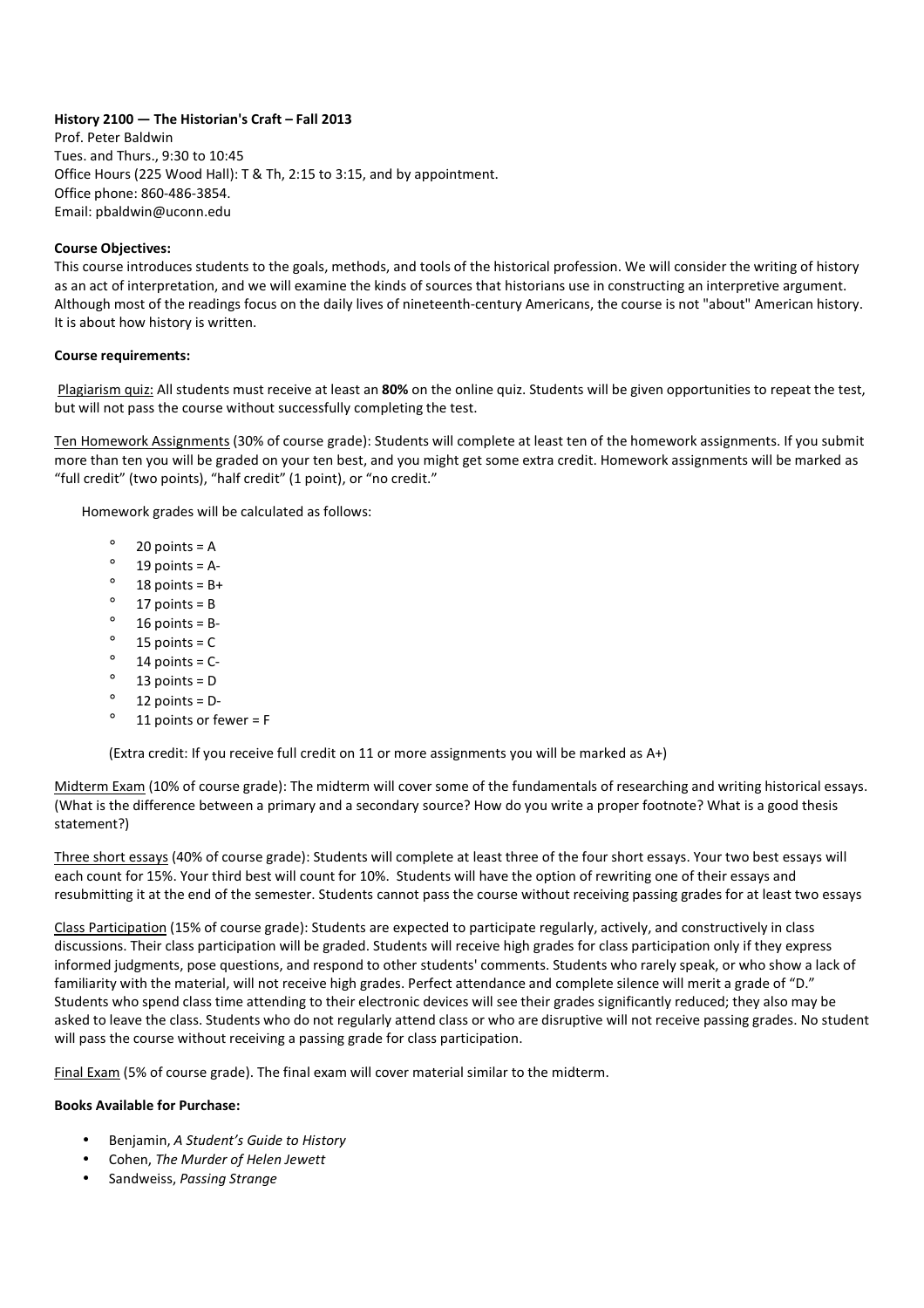#### **Ground Rules:**

The syllabus sets out the basic requirements and schedule for the course, but students are responsible for any changes announced in class and on HuskyCT

Attendance at every class is expected. Frequent absence will inevitably affect your grade for class participation.

No disruptions, please. Students who are inattentive or who cause disruptions may be asked to leave the class session and will have their grades reduced. It is much better to be absent than to be inattentive or disruptive.

Please turn your electronic devices off. Class time is not to be used for talking on the phone, texting, playing games, listening to music, or using your computer in any way (unless otherwise directed). Inattention of this sort will result in sharply reduced grades. Students who cause repeated problems will be asked to leave the class.

Punctuality is important and expected. By arriving late, you cause a minor distraction for everybody. By doing so repeatedly, or by leaving before the end of class without notifying me in advance, you are likely to annoy me and reduce your grade for class participation.

Drinks are OK, but please don't eat in class unless you bring enough for everyone. Otherwise I might take away your food and eat it myself if it looks good.

Wandering out during class time is rude and disruptive. Please plan ahead to avoid unnecessary "personal breaks."

Students are expected to behave themselves in a way that shows courtesy to the instructor and to fellow students. Disagreements should be expressed in a respectful and constructive manner. Language or behavior that demeans or harasses other students will not be tolerated.

If you e-mail me with any questions, I will almost always respond within twenty-four hours. I will answer questions until 10:00 p.m. on the evenings before essays are due. Please be aware that e-mail is a form of professional correspondence that should be handled in a courteous manner. Please address me by name ("Dear Prof. Baldwin"), and close by giving your own name. Try to write in full sentences, with correct punctuation and spelling. (This is good practice for the real world). Etiquette is important, so choose your words carefully. If you are upset about something pertaining to class, e-mail is probably not the best way to discuss it. Please make an appointment to see me in person.

Late homework submissions will be penalized. Yes, I'm sure you have an excellent reason for being unable to submit your homework on time. (Your computer died, your cat died, your brain was eaten by zombies, etc.) It's not the end of the world if you don't get credit for it. There are fifteen homework assignments, and you will be graded only on your ten best. If you insist on submitting your homework late, it will receive half credit at best.

Students who encounter an emergency that prevents them from submitting an essay on time are required to discuss the matter with me in advance, if at all possible, or to notify me by voice mail (486-3854). For each weekday that an essay is late without permission, the grade will be reduced by a third of a grade (for instance from an A-to a B+). No essays will be accepted more than a week late without prior arrangement; students submitting essays more than a week late will receive an F for that assignment.

All essays must be typed, double-spaced, and in a normal-sized font. Please number the pages. Title pages, footnotes and endnotes do not count in the suggested page limits. Homework assignments may be written longhand, but must be plainly legible.

Please edit written work carefully for style, spelling, and grammar. Error-ridden writing will lower your grade.

All papers must be fully documented with endnotes (or footnotes) in Chicago style. In-text citations are not acceptable. Chapter 8 in Benjamin's *A Student's Guide to History* should be an adequate guide for citing the kinds of sources that you will be using in this class.

Students must produce their own, original work for this course. They should not recycle any part of their own work produced for any other course. Re-use of work from other courses is grounds for failing either the assignment or the entire course.

This should be obvious, but… plagiarism or academic dishonesty of any sort will not be tolerated. Plagiarism is the use of the ideas, organization, or words of another writer without giving proper credit. Any student found to have committed what I consider a serious act of plagiarism WILL FAIL THE COURSE. This rule is supported by the policy on academic integrity in the University of Connecticut's student code, and by the administration. I take this requirement very seriously and I actively hunt for plagiarism. If I catch you, I will not care about any excuses you may have. Don't plagiarize in this course! It's not worth the risk.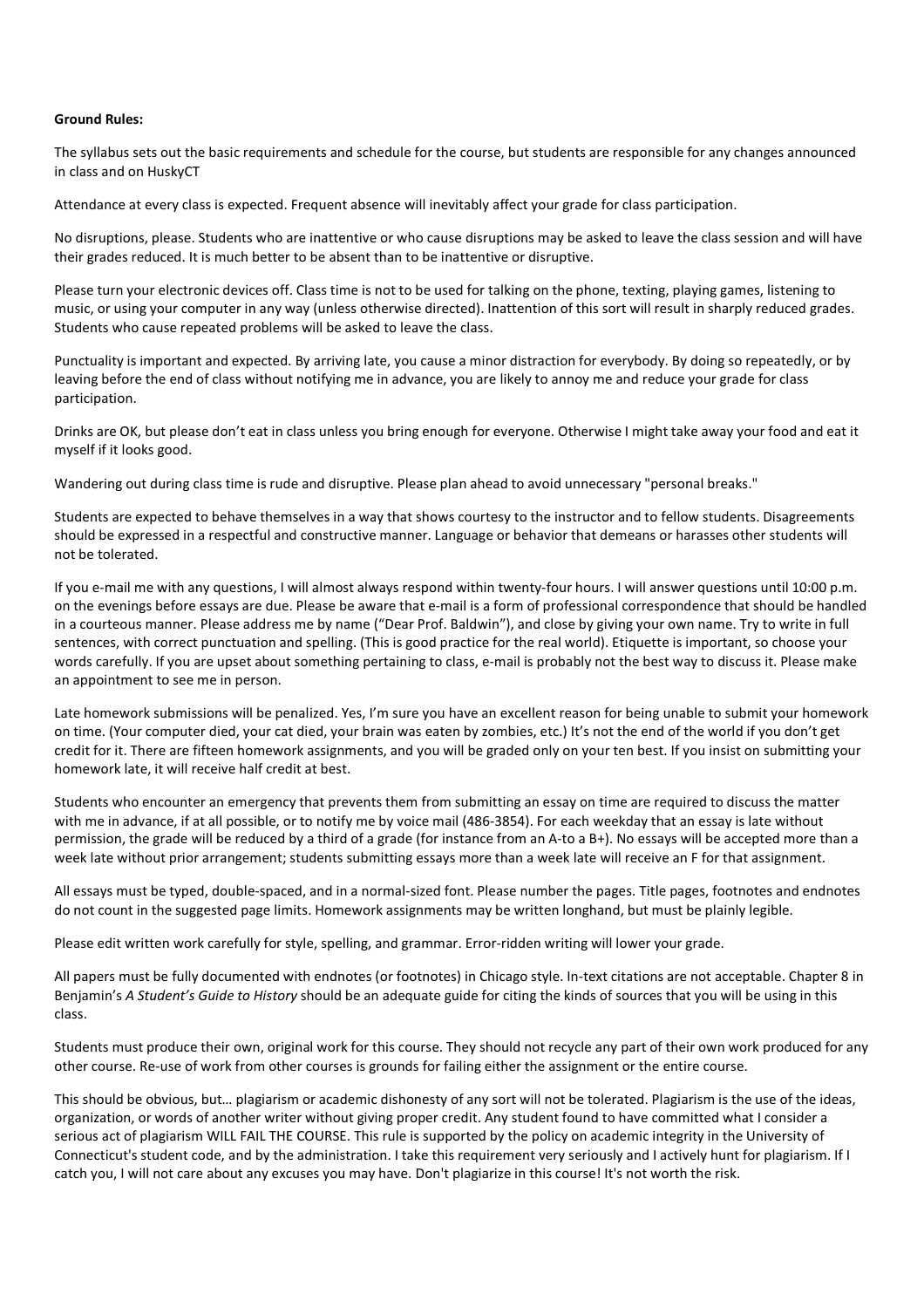**Schedule** (please come to each class session having done the readings and assignments listed for that day)

Tues., Aug. 27: Introduction

Thurs., Aug. 29: Historical argument

- Read: Benjamin, *A Student's Guide to History*, pp. 1-13
- Read: Excerpts from Roosevelt and Boyer
- **Homework #1: Historians' interpretation of conflict on the frontier**

Tues., Sept. 3: Primary and Secondary sources

• Read: Benjamin, *A Student's Guide to History*, pp. 36-47, 62-66

Thurs., Sept. 5: The research process

- Read: Nelson, *Steel Drivin' Man, John Henry*, chaps. 1 and 2
- **Homework # 2: Questions on Nelson**

Tues., Sept. 10: Originality and plagiarism

- Read: David Plotz, "The Plagiarist: Why Stephen Ambrose is a Vampire," *Slate*, Jan. 11, 2002. http://www.slate.com/id/2060618
- American Historical Association, "Statement on Standards of Professional Conduct," (2005), sections 1 through 4 http://www.historians.org/pubs/free/professionalstandards.cfm
- Stanley Fish, "Plagiarism is Not a Big Moral Deal," on "Opinionator," New York Times, Aug. 9, 2010. http://opinionator.blogs.nytimes.com/2010/08/09/plagiarism-is-not-a-big-moral-deal/
- **Homework #3: Identifying the author's main point**

Thurs., Sept. 12: Citations

- Read: Benjamin, *A Student's Guide to History,* pp. 71-74, 79-80.
- **Plagiarism quiz via HuskyCT**
- • **"Homework" #4 (to be done in class): Citations**

Tues., Sept. 17: Uncertainty

- Read: Trotti, "What Counts: Trends in Racial Violence in the Postbellum South"
- **Homework # 5: Questions on Trotti**

Thurs., Sept. 19: Newspapers as primary sources I

Tues., Sept. 24: Newspapers as primary sources II

- Read: Patricia Cline Cohen, *The Murder of Helen Jewett*, chapters 1 and 2
- **Homework #6: Questions on Cohen**

Thurs., Sept. 26: Letters and diaries as primary sources I: Reading old handwriting

- Read: Benjamin, *A Student's Guide to History,* pp. 81-84, 98-109.
- **ESSAY #1: Newspaper articles**

Tues., Oct. 1: Letters and diaries as primary sources II: Analysis

- Cohen, *The Murder of Helen Jewett,* Chapters 7, 12, and epilogue
- **Homework #7: More questions on Cohen**

Thurs., Oct. 3: Archives

• **Class meets at Dodd Center, Room 162. Bring your student ID.** 

Tues., Oct. 8: Archives

- **Class meets at Dodd Center, main reading room.**
- **"Homework" # 8 (to be done in class): Questions on a document**

Thurs., Oct. 10: Discussion of Context

- Read: Separate assignments, by research area
- **Homework # 9: Contextualizing your document**